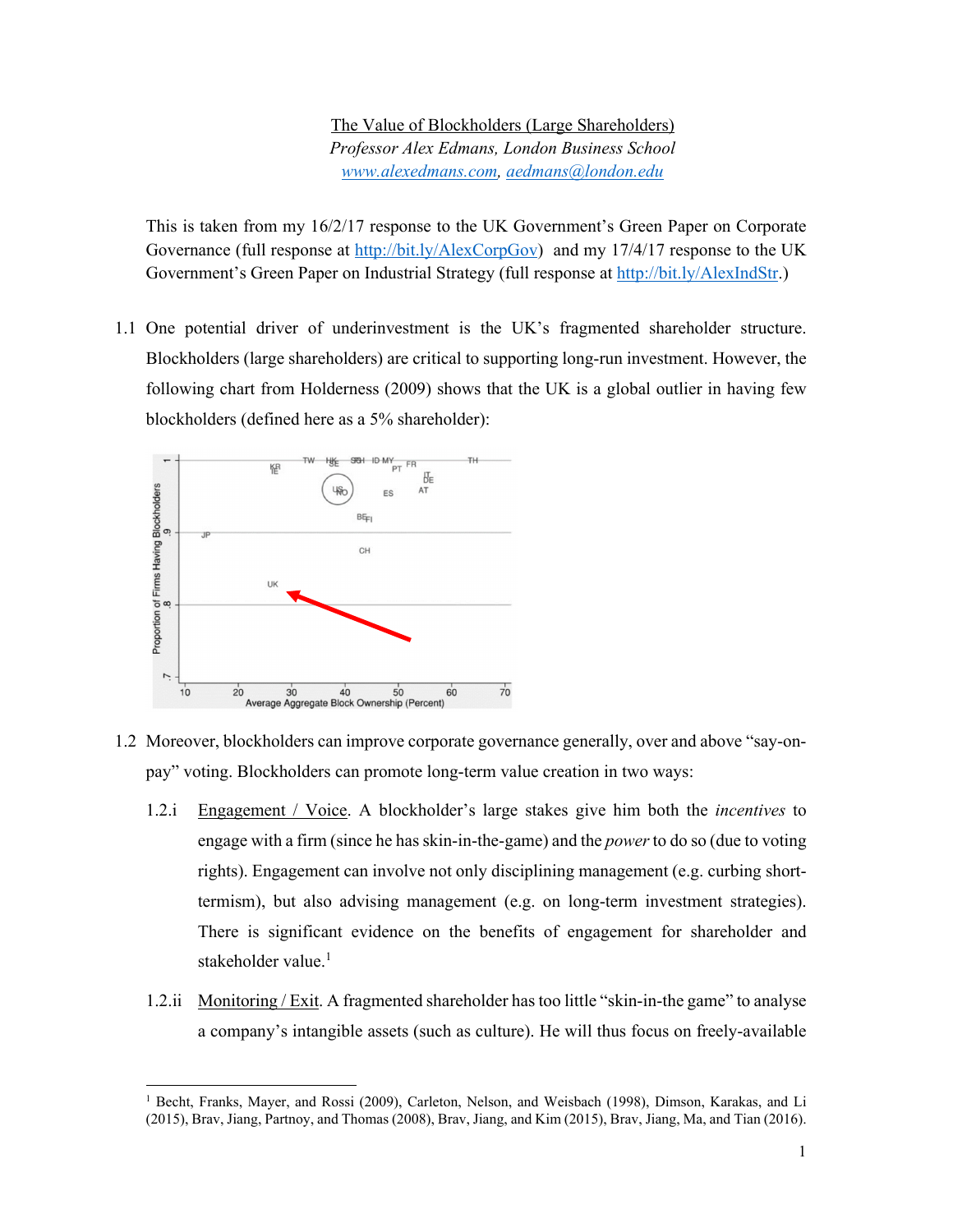short-term earnings – "the market sells first and asks questions later." In contrast, blockholders' large stakes give them the incentives to ask questions first and analyse long-term value (Edmans (2009)). If a firm has delivered low earnings due to investment, blockholders will not sell (and may buy more). Informed blockholders insulate managers from the need to cater to short-term pressures, and free them to focus on long-term purpose. Warren Buffett is an example.

Blockholders also discipline managers against pursuing the short-term. With fragmented shareholders, a manager may inflate the short-term stock price by cutting investment. An informed blockholder will notice such myopic behaviour and sell her stake. The threat of such disciplinary "exit" deters a firm from acting myopically to begin with.

Key to exit is that the blockholder displays *conditional*, not unconditional loyalty. A blockholder who remains with the firm, even if it acts myopically (such as VW's shareholders), will not exert governance. Indeed, Buffett sells if the firm has not built its brand after several years. Causal evidence shows that stock liquidity improves firm value since it enhances blockholder discipline.<sup>2</sup> Contrary to misperception, selling in the short-term does not mean taking a short-term perspective. What matters is not whether an investor *trades* in the short- or long-term, but whether she trades on shortterm or long-term *information*. Blockholders, due to their large stakes, have incentives to gather long-term information. Uber's customers recently deleted their accounts to discipline management<sup>3</sup>; similarly, shareholders who sell their shares in a nonpurposeful company are exerting discipline rather than being short-termist. We should promote *large* shareholders with long-term perspectives, not *long-term* shareholders who entrench management by remaining with the firm regardless of performance.

1.3 Potential ways to encourage blockholding are as follows, which are taken from The Purposeful Company's Policy Report (Chapter 4: Blockholding)<sup>4</sup>. Note that, before considering any such policies, it is critical to ensure that their adoption does not disadvantage minority shareholders (in particular retail shareholders). The discussion of the merits of blockholders does not all

<sup>&</sup>lt;sup>2</sup> Fang, Noe, and Tice (2009), Bharath, Jayaraman, and Nagar (2013), Edmans, Fang, and Zur (2013).

<sup>&</sup>lt;sup>3</sup> I am not taking a stand as to whether Uber's actions merited such discipline; merely emphasising that customers had the disciplinary device of "exit" available to them and that customer discipline is typically seen as desirable. <sup>4</sup> http://biginnovationcentre.com/media/uploads/pdf/TPC\_Policy%20Report.pdf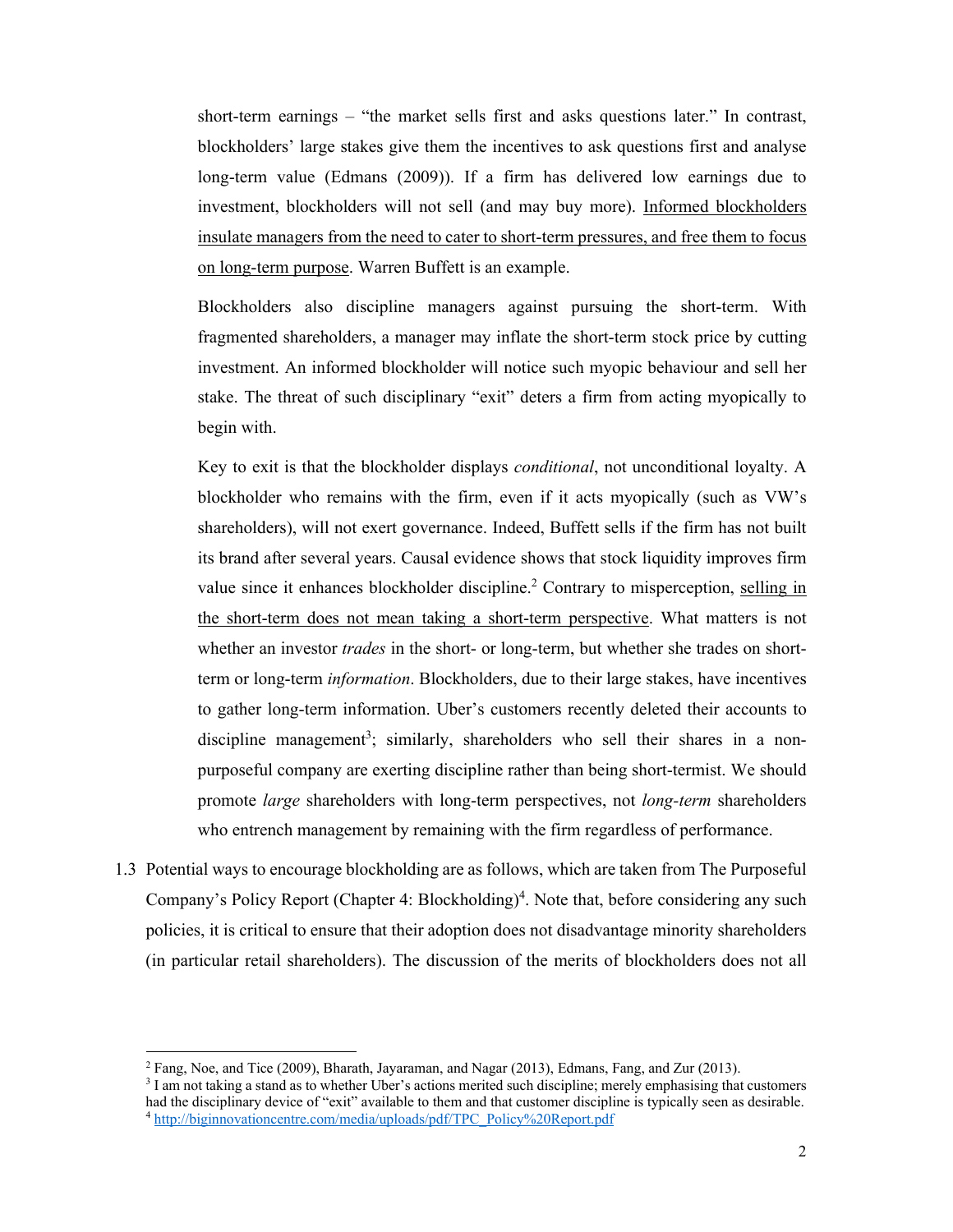imply that retail shareholders have no value, merely that skin-in-the-game gives more incentives and clout:

- 1.3.i Disclosure Relaxation. At present, investors have to disclose when they have acquired a 3% stake. This makes it costly for an investor to build (say) a 5% stake. After he has acquired 3%, he must disclose her stake. This pushes up the stock price and makes it more expensive for him to buy the remaining 2%. As a result, shareholdings typically cluster at 2.9%. 46% of FTSE 100 companies have at least one investor with a 2.9% stake.
	- The UK's disclosure requirements are abnormally stringent compared to the US and EU, where the lowest disclosure threshold is 5%.
	- In the UK, directors are required to call a general meeting only if requested by the holders of 5% of shares. This engagement threshold is inconsistent with the 3% disclosure threshold and means that, 3%, in some firms, no single shareholder has the power to call for meetings.
	- The US introduced a more relaxed disclosure requirement (Schedule 13G) for investors that do not seek to take control, and so there is less concern with minority shareholder expropriation. Yet, such blockholders can still monitor, and so should be encouraged. The UK should consider a relaxed disclosure requirement for such blockholders. Edmans, Fang, and Zur (2013) show that 13G blockholders significantly improve operating performance.
- 1.3.ii Structured Access. Investors have substantial concerns about receiving intangible information in company meetings, even though such information may aid engagement and monitoring. Clarifying what information they can and cannot receive without violating insider trading laws would improve engagement and monitoring for the benefit of minority shareholders (and society) also. This must be done in a way that does not disadvantage minority shareholders.
- 1.3.iii Collective Engagement. Active engagement often involves collaboration between shareholders. Many institutional investors are wary about collaborating as it may (unintentionally) lead to information sharing and thus being classified as an insider. The Investor Forum has significantly facilitated collaboration for intensive and wideranging engagements, but there is no similar framework for routine or specific